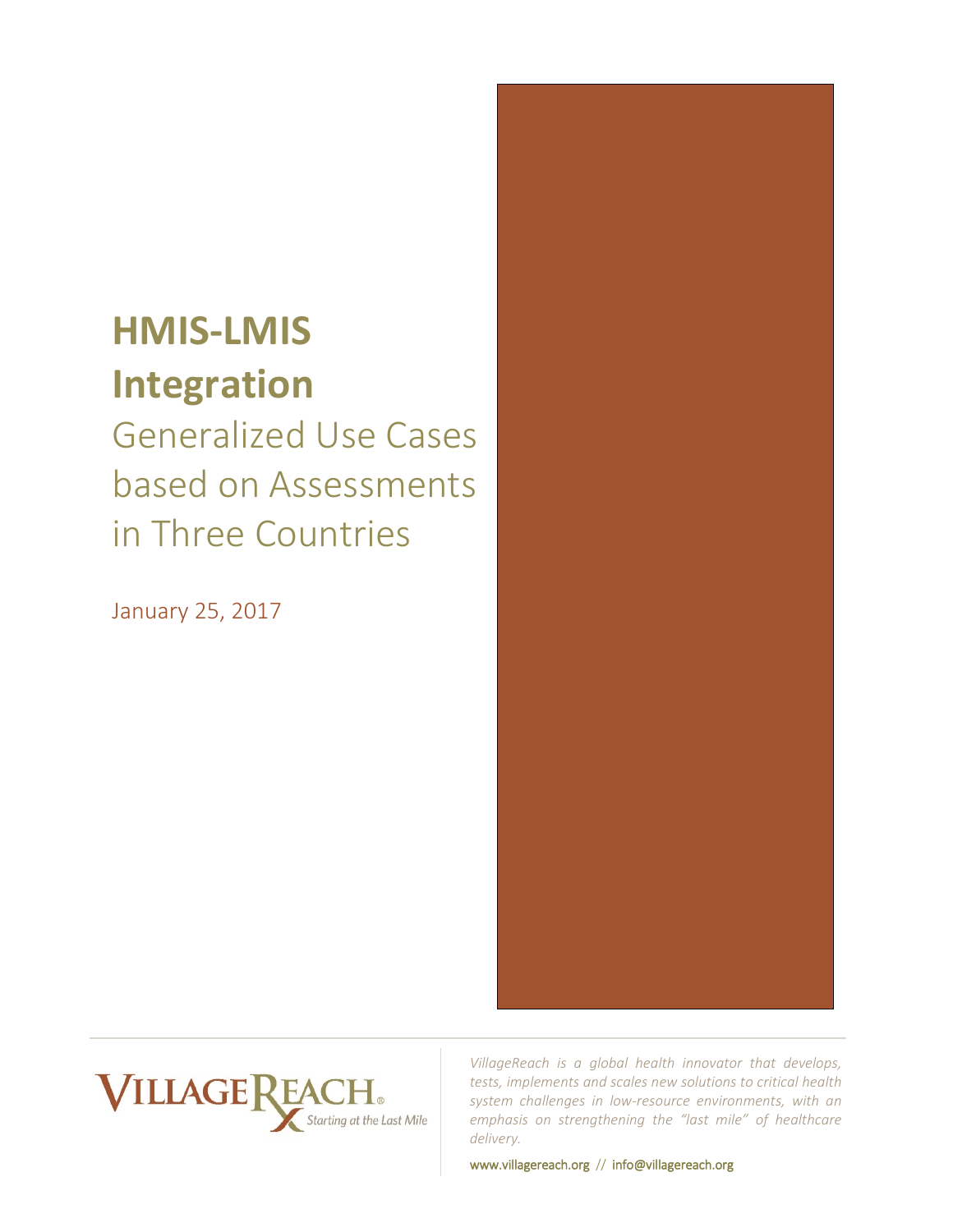## **Executive Summary**

Growing interest in integration of logistics management information system (LMIS) and health management information system (HMIS) data to improve supply chain performance and service delivery led [VillageReach,](http://www.villagereach.org/) funded by [Systems for Improved Access to Pharmaceuticals and Services](http://siapsprogram.org/) (SIAPS), to conduct an assessment of HMIS-LMIS integration use cases in three countries. The assessment aimed to identify use cases – the potential scenarios in which integration could have benefit– in several countries and ascertain if generalizable, globally applicable use cases for HMIS-LMIS integration exist. This report documents results of the HMIS-LMIS integration assessments in Uganda, Malawi, and Zambia.

VillageReach selected Uganda, Malawi, and Zambia for assessments due to their implementations of District Health Information System 2 (DHIS2), a common HMIS for low- and middle-income countries (LMICs), and varying levels of maturity in HMIS and LMIS systems and processes. In each country, the VillageReach team identified and interviewed key stakeholders including Ministry of Health (MOH) officials, program managers, partner organizations, health workers, and system administrators. HMIS-LMIS integration use cases identified in Uganda included quantification, data for management, improved data quality, and achieving a coordinated system or data repository. In Malawi the key use cases were data for management, forecasting and quantification, and creating a single data repository. Zambia's main use cases were data use for quality improvement and management, the creation of a single data repository, and forecasting and quantification.

Based on the information gathered in the assessments, VillageReach identified several generalized use cases for integration that were applicable for each of the countries assessed. The three most generalizable included forecasting, a single data repository, and data for management. Integration in each of these use cases can provide various benefits including better analysis, improved data quality, more accurate forecasts, and convenience to the end user. In previous experience with HMIS-LMIS integration in Tanzania and Senegal, however, the UN Commission on Life-Saving Commodities for Women and [Children](http://www.lifesavingcommodities.org/) encountered several challenges that warrant consideration prior to integration. Several major factors, such as data quality, system harmonization, and data interpretation can preclude the potential benefits of integration. Lessons learned from the integration projects in Tanzania and Senegal are documented in a white paper entitled *[Technology, People & Processes: Enabling Successful HMIS/LMIS](http://www.lifesavingcommodities.org/wp-content/uploads/2016/09/UNC_Integrated-Dashboard-White-Paper-FINAL.pdf)  [Integrations.](http://www.lifesavingcommodities.org/wp-content/uploads/2016/09/UNC_Integrated-Dashboard-White-Paper-FINAL.pdf)* Many of the stakeholders across the three assessed countries identified the same challenges and concerns for potential integration.

All the generalizable use cases require LMIS data to be sent into the HMIS, which is commonly used as the central data repository for the health system. More complex, bi-directional integrations are also possible, but not required to support the most common and broadly applicable use cases based on the findings of the assessment. Countries may benefit, though, from considering the potential for more complex integrations in the future. Additionally, organizations creating or supporting HMIS or LMIS platforms should work to include import and export functionality, standard APIs, and architecture supporting interoperability. Countries pursuing integrations should carefully consider their needs and capability to support the integrated systems. Integration requires significant time, cost, and careful attention to the potential challenges in order to maximize its benefits.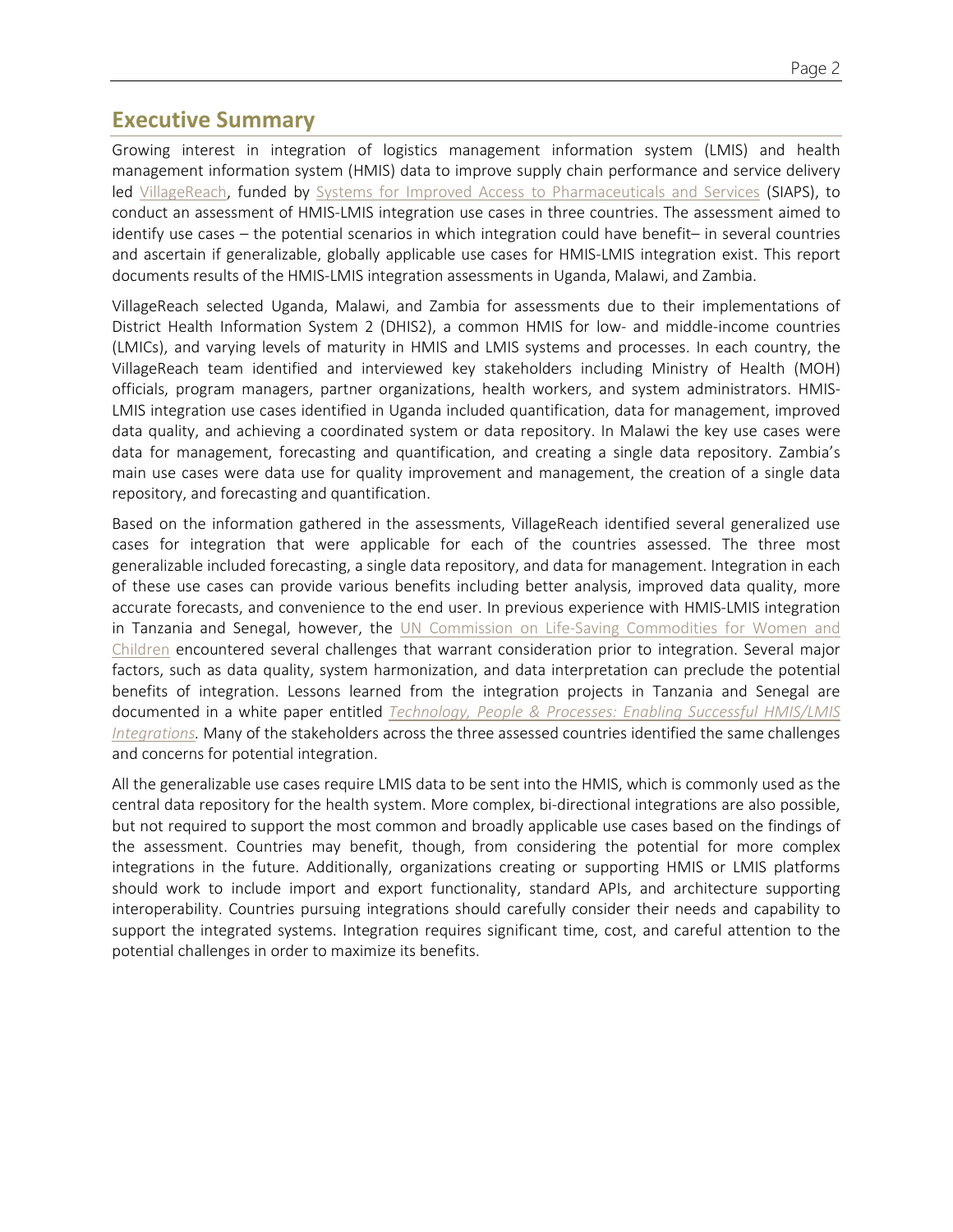# **Table of Contents**

| <b>EXECUTIVE SUMMARY</b>                              |                         |
|-------------------------------------------------------|-------------------------|
| <b>BACKGROUND</b><br>Ι.                               | 4                       |
| <b>COUNTRY SELECTION</b><br>II.                       | 4                       |
| <b>TRIP OVERVIEWS</b><br>Ш.                           | 4                       |
| <b>UGANDA</b>                                         | 5                       |
| <b>MALAWI</b>                                         | 5                       |
| <b>ZAMBIA</b>                                         | 6                       |
| IV. GENERALIZABLE USE CASES FOR HMIS-LMIS INTEGRATION | 6                       |
| <b>FORECASTING</b>                                    | 6                       |
| <b>DATA REPOSITORY</b>                                | $\overline{\mathbf{z}}$ |
| <b>DATA FOR MANAGEMENT</b>                            | 8                       |
| V. CHALLENGES TO INTEGRATION                          | 9                       |
| <b>DATA QUALITY</b>                                   | 9                       |
| <b>SYSTEM HARMONIZATION</b>                           | 9                       |
| <b>DATA INTERPRETATION AND USE</b>                    | 10                      |
| <b>TECHNICAL RECOMMENDATIONS</b><br>VI.               | 10                      |
| <b>CONCLUSION</b><br>VII.                             | <u>11</u>               |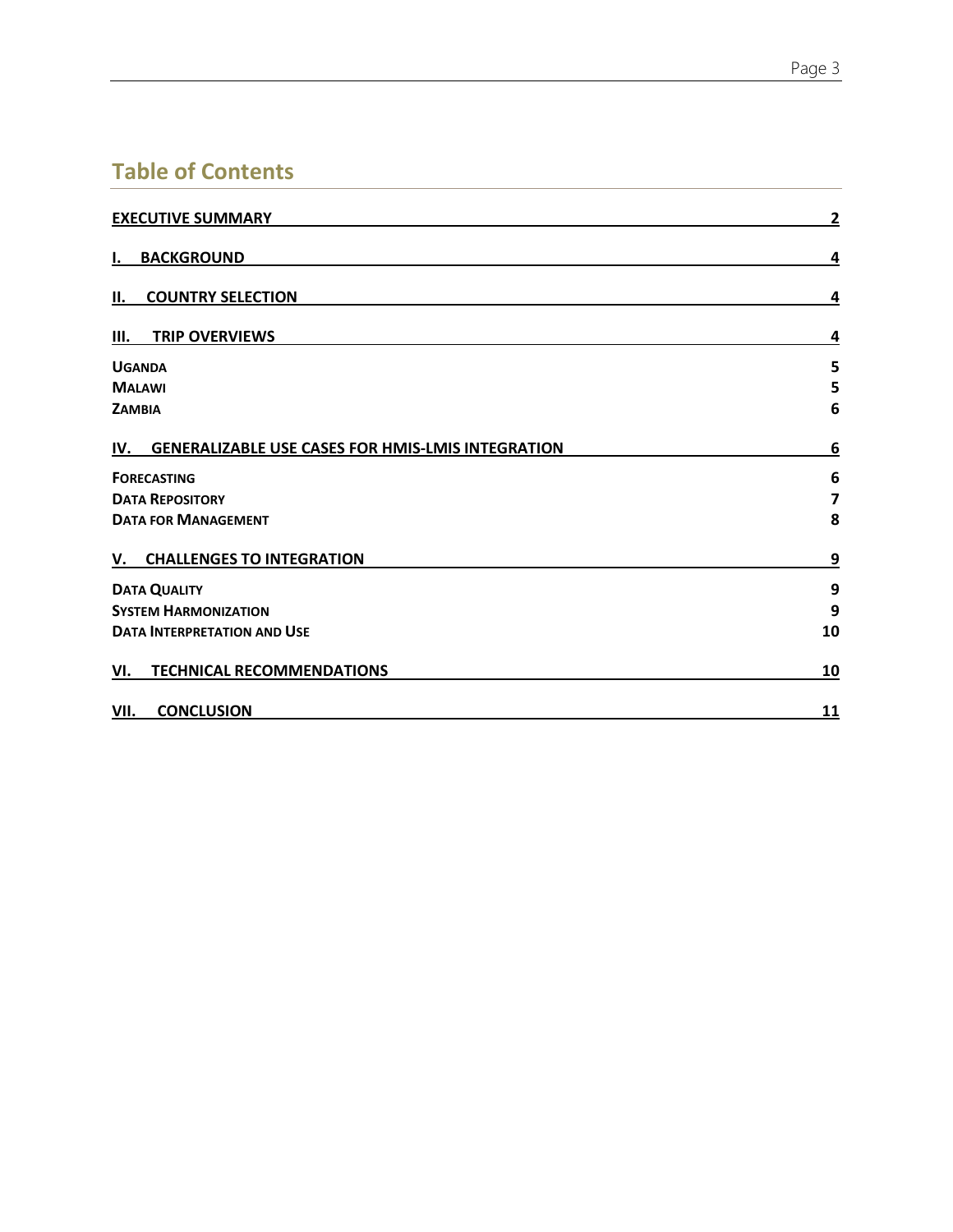# **I. Background**

Ministries of health and the managers of public health supply chains have a growing interest in the integration of logistics management information system (LMIS) and health management information system (HMIS) data to improve supply chain performance and service delivery. Many countries only analyze data sets together annually, to determine national forecasts, not routinely throughout the year. The lack of routine comparison may be due, in part, to the complexity of matching data elements, as different departments within ministries of health often manage LMIS and HMIS datasets. As a result decision makers often lack easy access to all the data necessary to effectively monitor and plan health system performance.

In 2014, the Supply Chain Technical Resource Team (TRT) of the [UN Commission on Life-Saving](http://www.everywomaneverychild.org/resources/un-commission-on-life-saving-commodities)  [Commodities](http://www.everywomaneverychild.org/resources/un-commission-on-life-saving-commodities) for Women and Children (UNCoLSC) outlined potential benefits of linking HMIS and LMIS data in a white paper entitled *[Considerations for the Integration of HMIS and LMIS.](http://www.lifesavingcommodities.org/wp-content/uploads/2014/08/Copy-of-14-126-Considerations-for-the-Integration-of-HMIS-and-LMIS_format.pdf)* During the writing of this document, the Supply Chain TRT did not identify any existing case studies where HMIS and LMIS data were routinely and automatically linked. In order to test the technical feasibility and usefulness of HMIS-LMIS linkages, the Supply Chain TRT piloted integrated HMIS-LMIS [Dashboards in Tanzania and Senegal.](http://www.lifesavingcommodities.org/integrated-rmnch-dashboard-overview/)  To further this work VillageReach aimed to understand the use cases for integration: in what situation(s) does integration allow users to accomplish a goal (as well as which users and what goals). [Systems for](http://siapsprogram.org/)  [Improved Access to Pharmaceuticals and Services](http://siapsprogram.org/) (SIAPS) funded an assessment across three countries (Uganda, Malawi, and Zambia) to extract key, globally applicable use cases for HMIS-LMIS integrations.

This report documents results of the HMIS-LMIS integration assessments in Uganda, Malawi, and Zambia. This assessment was conducted by [VillageReach](http://www.villagereach.org/) and funded by SIAPS.

# **II. Country Selection**

To understand and derive potentially globally applicable use cases for HMIS-LMIS integrations, VillageReach conducted assessments in Uganda, Malawi, and Zambia. Country selection was based on (1) An implementation of the District Health Information System 2 (DHIS2), and (2) varying levels of maturity in both HMISs and LMISs. DHIS2 is one of the most widely used HMISs in low- and middle-income countries (LMICs) as well as one of the most requested systems for LMIS integration. Uganda has a robust HMIS but very little in the way of an LMIS; Malawi has an HMIS and an LMIS, both with lower levels of maturity and in the process of being upgraded; Zambia's main HMIS and LMIS are fairly mature, by comparison, with ongoing efforts focused on system harmonization and integration. All three HMISs and LMISs include a paper-based component, from paper-based at nearly all levels (Uganda) to only at the community level (Zambia). Common use cases across these three countries are likely to be more generalizable given the variety of systems in place and varying levels of maturity. Each country assessment focused on identifying use cases for that specific country. Upon completion of all three assessments, VillageReach reviewed the use cases from Uganda, Malawi, and Zambia to identify common themes and pain-points. Shared use cases were grouped into three predominant categories, described in Section IV.

## **III. Trip Overviews**

VillageReach defined four specific objectives for each trip:

- To map the current HMIS process and identify strengths and pain points
- To map the current LMIS process and identify strengths and pain points
- Identify hypothetical or idealized features or requirements for improvements of either system
- Identify potential use cases for HMIS-LMIS integrations based on stakeholders' input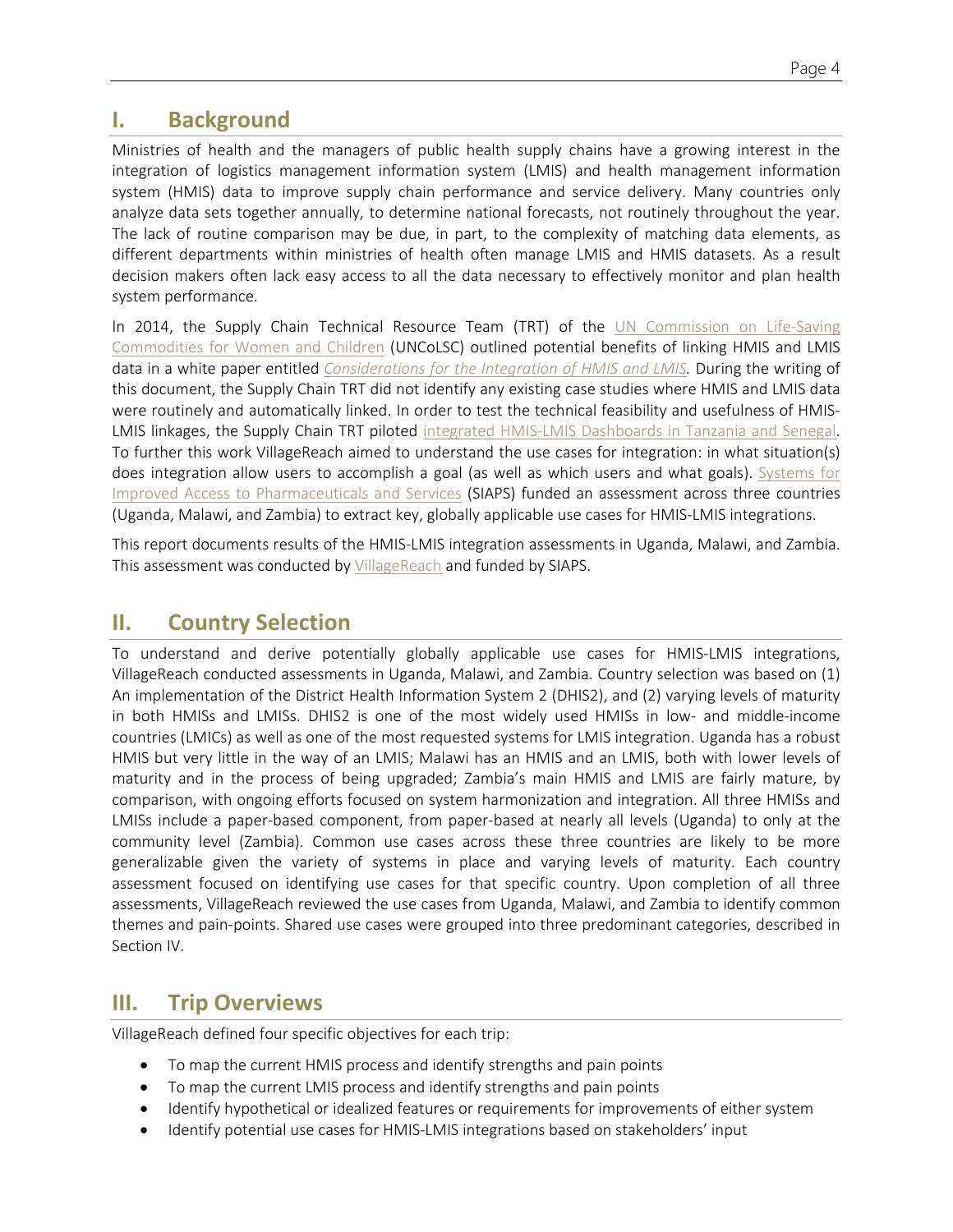To achieve these objectives VillageReach identified key stakeholders at various levels of the system in each country and conducted interviews. VillageReach reviewed information from country-specific use cases and incorporated it into the identification and description of generalizable use cases for HMIS-LMIS data integration (Section IV). Key findings and use cases from each assessment are documented in this section. Please see th[e country-specific trip reports](https://www.dropbox.com/sh/86dc28xwro6epw1/AADBpk30oRZOn_nUXccus9Kza?dl=0) for further detail on any of the assessments.

## **Uganda**

During the assessment in Uganda, VillageReach met with a number of stakeholders from the Ministry of Health (MOH), including individuals from the Pharmaceutical Division, Child Health Division, Information Technology (IT) Department, Monitoring and Evaluation (M&E) Department, and the HMIS Department. The team also met with stakeholders from the Center for Disease Control (CDC), Management Sciences for Health (MSH), Health Information Systems Program (HISP) Uganda, United Nations Children's Fund (UNICEF), National Medical Stores, and the Clinton Health Access Initiative (CHAI). Based on the information gathered during the assessment trip, several key findings were identified:

- Uganda's HMIS system is very strong and there is a consensus amongst stakeholders that it is working well, particularly at the central level.
- Data completeness and quality are main concerns for the HMIS.
- Uganda's LMIS system is weak. DHIS2 is currently used as an LMIS for HIV commodities. For all other commodities, facility level stock management is performed but stock levels and consumption data are not reported up the system. Stock levels on a few tracer commodities are reported thru the HMIS, but not tied to ordering.
- Stakeholders expressed desire for a more formalized, transactional LMIS that would provide access to facility level stock and consumption data.

The use cases for HMIS-LMIS integration identified in Uganda included quantification, data for management, improved data quality, and achieving a coordinated system or data repository.

## **Malawi**

VillageReach met with several stakeholders from the Ministry of Health during the assessment in Malawi including several individuals at the Central Monitoring and Evaluation Division, and several individuals from Baobab Health Trust (BHT), the local technical organization that develops and supports the country's electronic medical record (EMR) and laboratory information management system (LIMS), who are currently working to integrate their systems with DHIS2. The interviews resulted in several key findings from Malawi:

- Malawi's HMIS was fragmented and using a variety of systems for different programs. Efforts are underway to bring HMIS data from various programs into one instance of DHIS2 owned and managed by the MOH. Most programs, with the exception of Reproductive Health, do not currently use DHIS2, but the MOH plans to incorporate all programs over time, with paper-based reports completed at facilities and entered into DHIS2 at the district level.
- No formal process exists to regularly review and act on HMIS data.
- Malawi currently uses Supply Chain Manager (SCM), an Access database, as the main LMIS and cStock, an SMS based program, to manage commodities between health facilities and Health Surveillance Assistants (HSAs) at the community level. SCM and cStock are not integrated. The health facility supplies the HSAs and logistics data for the community level is included in the facility's monthly (paper-based) reports, which are entered into SCM at the district level.
- SCM and cStock are managed completely separately from HMIS data.
- Supply chains and processes vary by program, including processes for data review. Some programs review data regularly or semi-regularly while others do so only on an ad-hoc basis.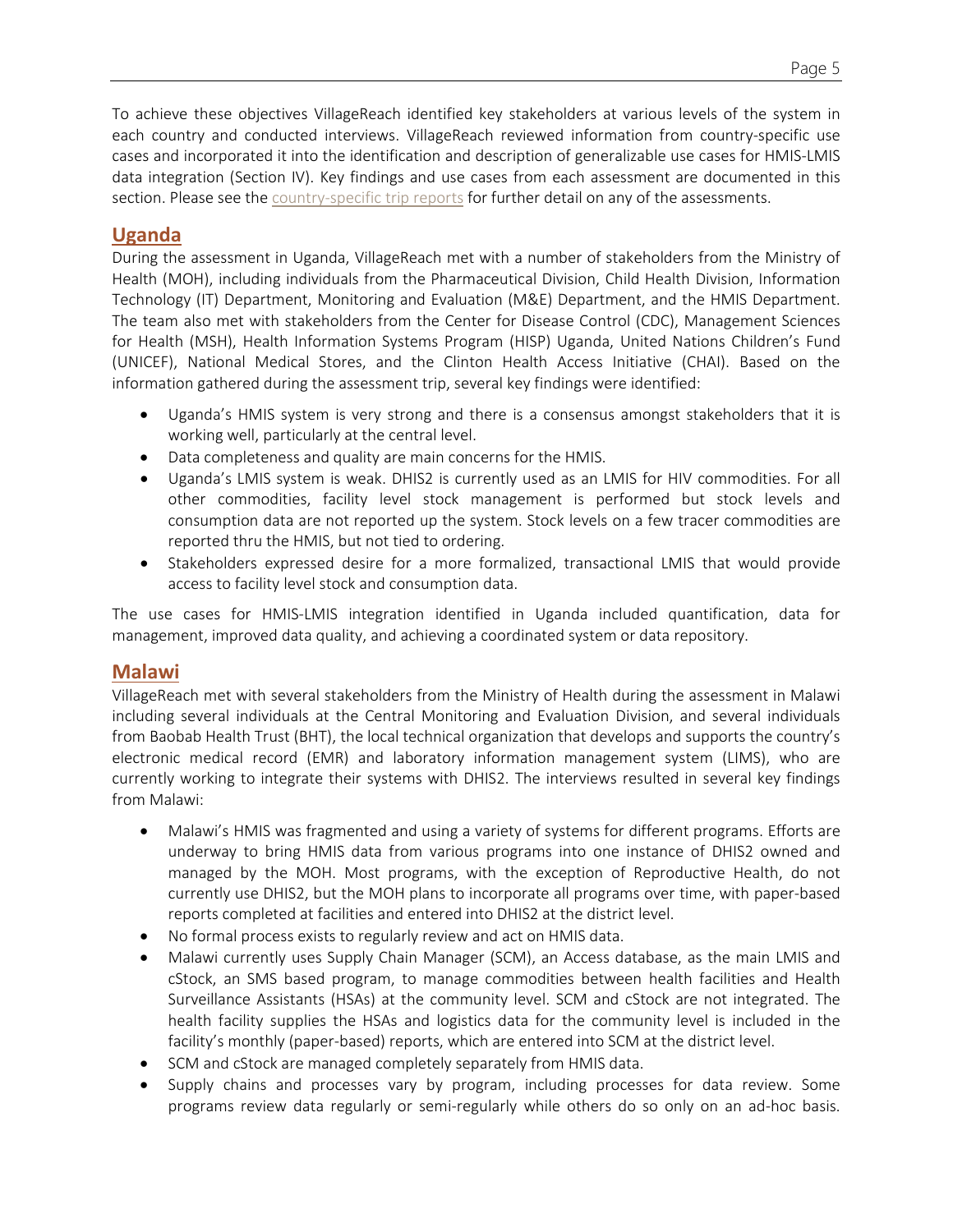Congruently, the processes by which decision makers act based on LMIS data also differ by program.

Key use cases identified for potential HMIS-LMIS integration in Malawi included data for management, forecasting and quantification, and creating a single data repository.

## **Zambia**

In Zambia, VillageReach met with stakeholders from various groups involved in health informatics, electronic health systems administration, and M&E. This included the MOH Monitoring and Evaluation team, Logistics Management Unit (LMU) at Medical Stores Limited (MSL), and several partner organizations: John Snow Inc. (JSI), Akros, the World Health Organization (WHO), Palladium, the Center for Infection Disease Research in Zambia (CIDRZ), and Imperial Health Sciences (IHS). Information gathered in Zambia supported the development of several conclusions:

- Zambia has a large, somewhat fragmented landscape of health information systems, which are often program-specific. A recent an ongoing MOH initiative aims to streamline the systems in use.
- SmartCare and DHIS2 are the main HMISs in Zambia. SmartCare is a facility-based EMR for the antiretroviral (ARV) program; DHIS2, based at the district level, serves as the central HMIS reporting system. The MOH M&E department administers and maintains DHIS2.
- eLMIS (a variant of [OpenLMIS\)](http://openlmis.org/) is used nationally at the district level and deployed for direct use at 251 facilities. eLMIS handles stock management and monthly reporting for medical commodities for all programs with the exception of vaccines. The vaccine supply chain, managed separately, uses Logistimo for inventory management and reporting.
- Palladium is currently working to implement a DHIS2 dashboard that pulls information from several systems: the national instance of DHIS2, eLMIS, and Mwana (another system that handles dried blood spot samples). Though not currently live, Palladium hopes to incorporate the dashboard into the national instance of DHIS2 to provide a single place to view HMIS and LMIS data.

The key use cases for integration identified in Zambia included data use for quality improvement and management, the creation of a single data repository, and forecasting and quantification.

# **IV. Generalizable Use Cases for HMIS-LMIS Integration**

Three categories of common HMIS-LMIS integration use case emerged from the assessments: forecasting, data repository, and data for management. VillageReach discovered use cases outside of these categories during the assessments and expects that additional use cases exist elsewhere, however, the three themes detailed in the following sections represent the most common and broadly applicable findings. In addition to a description of each category several examples serve to illustrate more specific, operationalized use cases. The examples included are abstract, generalized examples developed based on information from each country. Furthermore, the examples are intended to be demonstrative but do not represent an exhaustive list of all possible user stories: each category encompasses numerous specific use cases and details will vary across countries, systems, programs, and personas.

### **Forecasting**

Many countries utilize both HMIS and LMIS data during annual forecasting exercises, using some combination of disease incidence (e.g. cases of diarrhea) and commodity consumption (e.g. sachets of oral rehydration salts consumed) to estimate national commodity needs. Reliable consumption data from an LMIS can be one of the best data sources for many commodities and incorporating broader data sets for forecasting can provide several benefits. For example, when looking at preventive commodities, such as vaccines and family planning products, the Expanded Program on Immunization (EPI) or Reproductive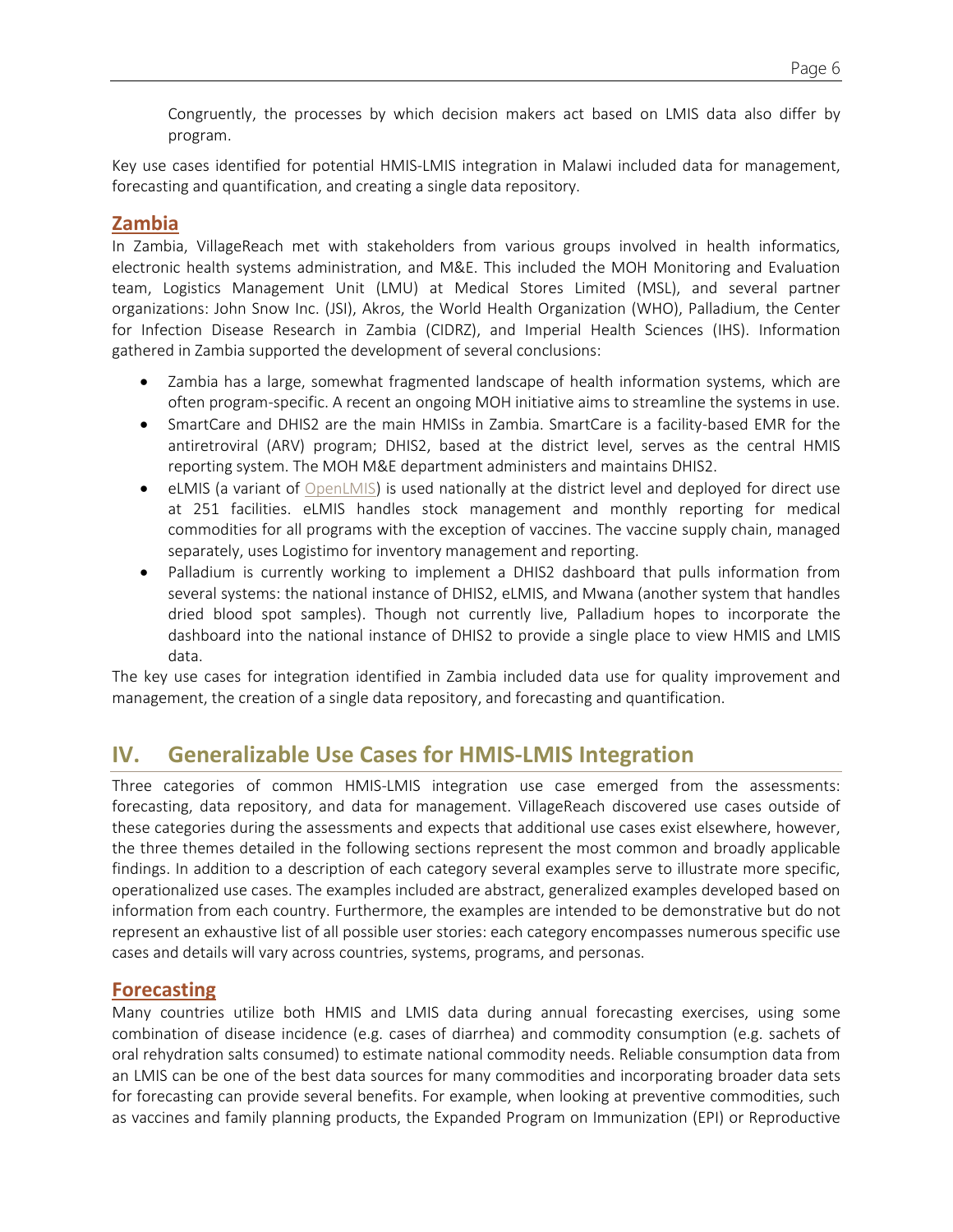Health Program may want to increase coverage and thus (most likely) increase consumption from previous years. In that case the forecasting team may use a combination of consumption data, population statistics, and service delivery data to create program targets. Similarly, in the case of new commodities or changing treatment guidelines, past consumption does not reliably predict future consumption: more accurate estimations require service delivery data. Further, when poor data quality or lack of collection and reporting make reliable consumption data unavailable, HMIS data is used in place of consumption data or used to inform how poor quality consumption data is considered. Each of these scenarios is a potential use case for HMIS-LMIS integration. Further examples of user stories for forecasting are included in Table 1.

| Table 1.       | <b>Forecasting User Story Examples</b> |                                            |
|----------------|----------------------------------------|--------------------------------------------|
| <b>WHO</b>     | <b>WHAT</b>                            | <b>WHY</b>                                 |
| "As $a$ "      | "I want/need to"                       | "so that"                                  |
| As a member of | I need to access data on               | So that I can base the forecast for a new  |
| the HIV        | consumption of HIV commodities         | frontline pediatric treatment regimen on   |
| quantification | and number of patients currently       | the incidence of HIV amongst children and  |
| team           | accessing HIV treatment                | consumption patterns for the previously    |
|                |                                        | used first line regimen.                   |
| As a member of | I want to access data on the           | Because I suspect the consumption data to  |
| the RMNCH      | number of women who received           | be incorrect and want to use the service   |
| quantification | implants last year and the number      | delivery to triangulate data and support   |
| team           | of implants consumed in the last       | the best estimate of future implant needs. |
|                | year                                   |                                            |

The potential for more accurate forecasting leads to great interest in viewing and analyzing HMIS and LMIS data together, and many countries and/or programs already do so manually or on an ad-hoc basis. System integration provides opportunity for automatic and routine data integration. Such integration, ideally, can allow for easier analyses, interpretation, and more frequent forecasting exercises – preferably continuous and on an iterative basis, rather than as a discrete annual process. Integration alone, however, does not guarantee these benefits: valuable integration requires consideration of several challenges, discussed in Section V.

## **Data Repository**

Many stakeholders across the assessment countries noted the decentralization of health systems data as a major challenge. With multiple different systems in place decision makers and managers cannot access comprehensive HMIS and LMIS data in a streamlined way. Instead users require access and logins to multiple systems, must learn distinct processes for each system, and often use time-consuming manual processes to analyze and compare data from different systems. Integrated systems can provide a single data repository for users to access all relevant facility, district, and national information. Furthermore, users could also perform analyses and create dashboards and visualizations of relevant indicators from multiple data sources. User story examples related to the data repository use case are available in Table 2.

| Table Z.               | Data Repository Oser Story Examples                                                                                    |                                                          |
|------------------------|------------------------------------------------------------------------------------------------------------------------|----------------------------------------------------------|
| <b>WHO</b>             | <b>WHAT</b>                                                                                                            | <b>WHY</b>                                               |
| "As $a$ "              | "I want/need to"                                                                                                       | "so that"                                                |
| As the national        | I want to access data on how many                                                                                      | So that I have a unified, comprehensive,                 |
| <b>ARV coordinator</b> | facilities were stocked out of HIV<br>commodities last month and the<br>number of new ARV patients in each<br>district | and system-wide overview of program<br>trends and needs. |

### **Table 2. Data Repository User Story Examples**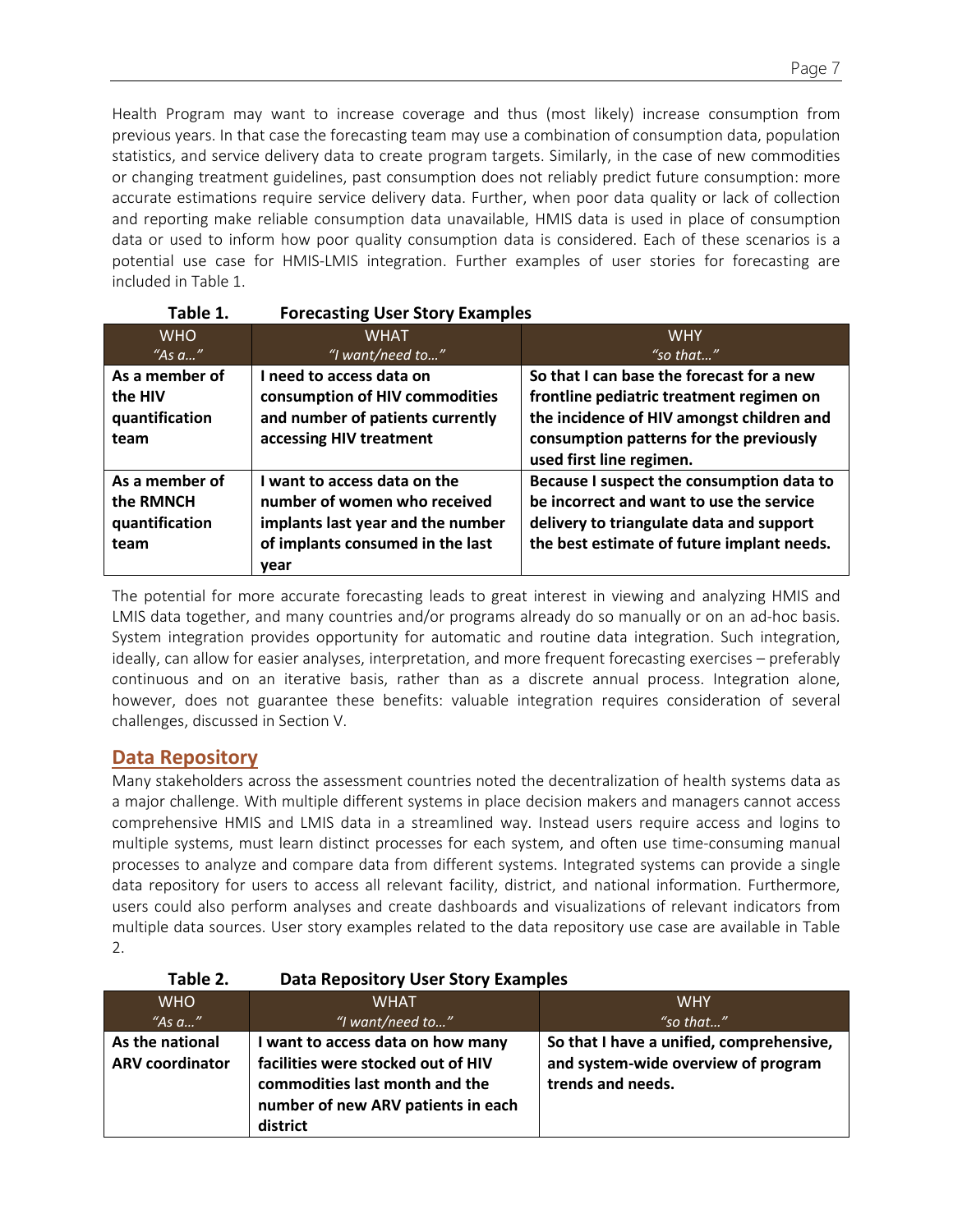| <b>District</b><br>Coordinator            | I want a single location to view facility<br>performance across a number of<br>metrics (stock outs, emergency | So that I do not need multiple system<br>logins and to learn multiple system<br>processes to access information about                 |
|-------------------------------------------|---------------------------------------------------------------------------------------------------------------|---------------------------------------------------------------------------------------------------------------------------------------|
|                                           | orders, children born, total cases of<br>malaria)                                                             | my facilities' performance and status.                                                                                                |
| Reproductive<br>health program<br>manager | <b>Access relevant LMIS information</b><br>along with the HMIS information I<br>already collect               | I don't need to create duplicative<br>indicators or forms to get LMIS data and<br>overburden the health workers at the<br>facilities. |

Integration can provide other efficiencies in addition to the convenience of a single data repository. Many programs require overlapping data to be collected and reported in the HMIS and LMIS, such as coverage or stock out rates. Duplicative systems force those at lower levels (community, facility, and district) to record the same information in multiple places, requiring more time for unnecessary paperwork and documentation for already overburdened health workers, which takes time away from their clinical duties. Creation of a data repository through integration can eliminate the need for duplicative data collection: LMIS information on stock outs and HMIS data on coverage are already available in the same place, so neither system needs to collect data the other already has. The benefits of the data repository, of course, are not guaranteed. A great deal of time and effort is required to overcome the challenges to integration and fully realize the potential benefits (see Section V.).

### **Data for Management**

The accessibility of integrated HMIS and LMIS information can help verify data, identify problems, and help managers make decisions or find solutions. Throughout the assessments users and stakeholders frequently expressed the desire to use data in the management of their programs and supply chains. Reviewing key indicators from both data sets can facilitate the triangulation of problems, highlight data quality issues, reveal trends, and provide a well-rounded understanding of issues; which, in turn, can lead to improved feedback and supervision. For example, a program manager reviewing consumption of malaria commodities would benefit from having data on the number of diagnosed malaria cases for the same period to ensure the consumption numbers are reasonable given the diagnosed cases. Bringing HMIS and LMIS data together in this way can provide better information and context to stakeholders and decision-makers, allowing them to build a case for known issues, identify new issues, and investigate accordingly. Table 3 contains several examples of how various people could use integrated HMIS and LMIS data.

|                            | Pata 101 Management 9961 9101 , Examples |                                                  |
|----------------------------|------------------------------------------|--------------------------------------------------|
| <b>WHO</b>                 | <b>WHAT</b>                              | <b>WHY</b>                                       |
| "As $a$ "                  | "I want/need to"                         | "so that"                                        |
| As a national              | I want to review and compare             | So that I know if consumption is                 |
| Malaria program            | consumption of malaria                   | reasonable for the number of cases, or if        |
| manager                    | commodities and diagnosed                | there are issues with presumptive                |
|                            | malaria cases                            | treatment or theft.                              |
| As a national HIV          | I want to review ARV                     | So that I can confirm that a new policy          |
| program manager            | consumption and availability and         | lowering the CD4 count threshold for             |
|                            | the number of patients initiating        | treatment is being followed and that             |
|                            | treatment                                | facilities have adequate stock.                  |
| As a District              | I want to review usage and stock         | So that I can identify if misoprostol is         |
| <b>Reproductive Health</b> | out rates of misoprostol and             | available or not and, therefore, if it is likely |
| program officer            | mortality rates for postpartum           | being underused.                                 |
|                            | hemorrhage                               |                                                  |
|                            |                                          |                                                  |

#### **Table 3. Data for Management User Story Examples**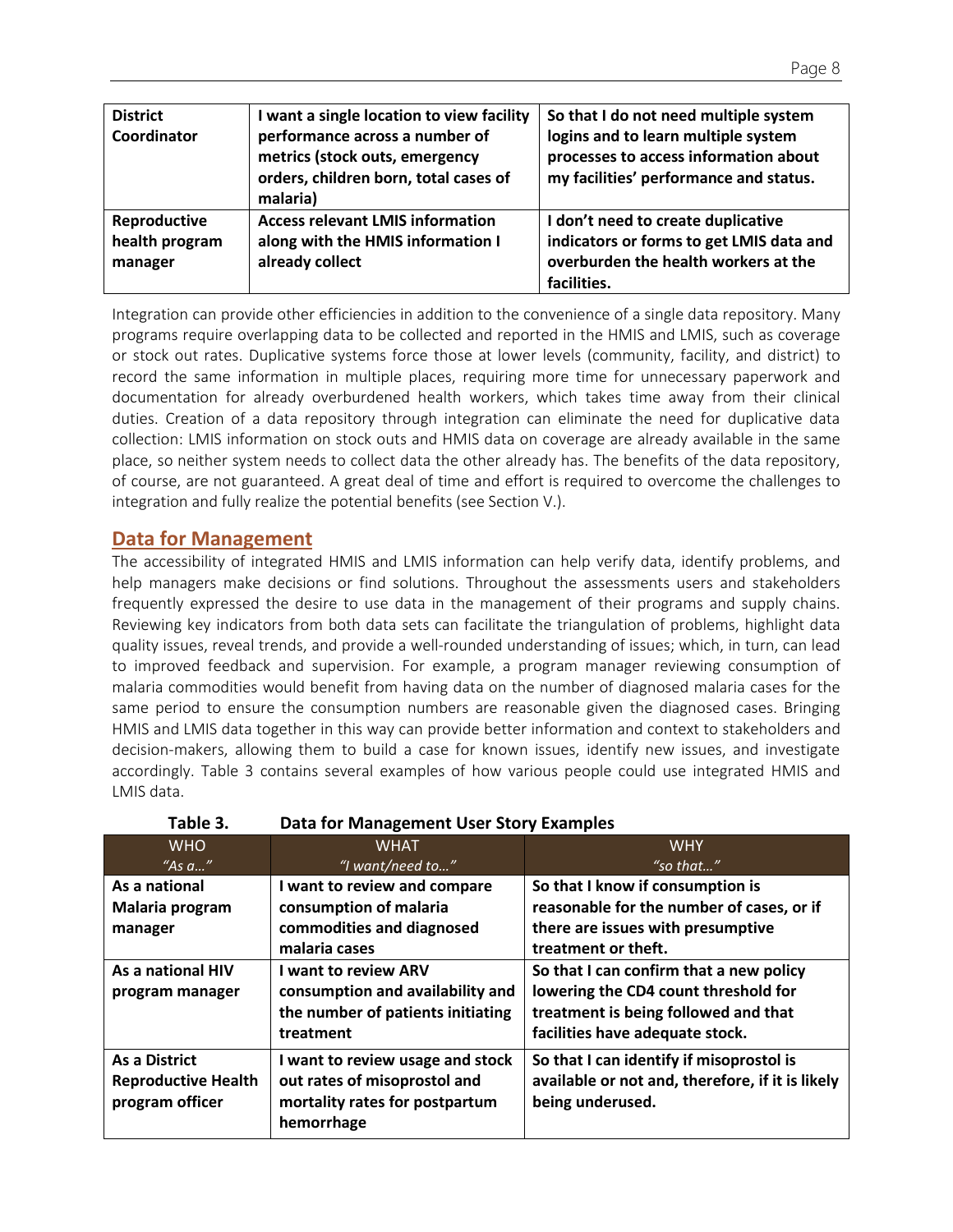| <b>As a District Health</b><br><b>Officer</b> | I want to review consumption<br>and case data | So that I can identify discrepancies due to<br>poor data quality and provide supervision<br>to the facility and community health |
|-----------------------------------------------|-----------------------------------------------|----------------------------------------------------------------------------------------------------------------------------------|
|                                               |                                               | workers submitting the data.                                                                                                     |

As illustrated by the examples, managers at various levels of the health system use HMIS and LMIS data to identify issues and make decisions. Individually both data sets provide information crucial for decisionmaking but integration of the two can provide deeper context and highlight discrepancies where further investigation is needed. As with the previously described use cases, however, the benefits from integrated HMIS and LMIS are not a given: data availability does not guarantee correct interpretation. Section V. discusses data interpretation and other challenges in further detail.

# **V. Challenges to Integration**

The assessments from Uganda, Zambia, and Malawi confirm the interest in HMIS-LMIS integration. The use cases in each country varied, yet there were several identifiable themes (forecasting, data repository, and data for management) that resonated across the countries assessed. In each of the generalized use cases integration can potentially provide convenience and beneficial information to stakeholders and decision-makers. VillageReach's work on the integrated HMIS-LMIS Dashboards in Tanzania and Senegal, however, revealed that despite the potential benefits, a variety of challenges can prevent effective and useful integration of HMIS and LMIS data. In conjunction with common use cases, VillageReach noted that many of the challenges identified by stakeholders were common across Uganda, Malawi, and Zambia, and echoed those experienced in Tanzania and Senegal.

## **Data Quality**

While HMIS-LMIS integration can provide various benefits, pursuing integration requires careful consideration of data quality to fully realize those benefits. Data collected and/or entered inaccurately renders even the most technologically sophisticated integration of little use. Data quality concerns may affect decisions about the integration process: Is data integrated upon entry or does it require cleaning and/or approval first? Triangulation of data thru integration can illuminate data quality issues but that is only the first step to address root causes of poor data quality.

Moreover, high data quality does not guarantee effective integration. If the data needed to accomplish the goals of integration are not well planned and coordinated, it is possible—and perhaps even likely that HMIS and LMIS data sets may not match up and/or provide all the necessary information. Disease incidence data, for example, can help forecast consumption. Forecasting may be more difficult, though, if HMIS data is not as specific as needed: HMIS may provide the number of cases, but not the patients' ages, severity, or other factors that affect the type, quantity, or form of medication needed to treat those cases. High quality data is crucial for calculating indicators and engaging in data based decision-making but it is not enough: stakeholders also need to have the right data to make those decisions.

### **System Harmonization**

Frequently HMIS and LMIS data and program management are completely siloed. The standardization and/or harmonization of data and processes between systems present a significant barrier to integration. In many cases the separation results in variations between indicators and reference data across systems (such as facility names or codes, product data, regimen lists, etc.). Additionally, reporting processes and schedules may not align. Processes to review and approve health system indicators and/or master facility and product lists will facilitate integration. If those conditions do not exist, as is often the case, efforts must be made to create master lists (ideally) or extensive data mapping is required (which is functional but less robust). Coordination of reporting processes and timelines is also required to minimize or account for differences. Otherwise, even with data from various systems accessible in a single location, a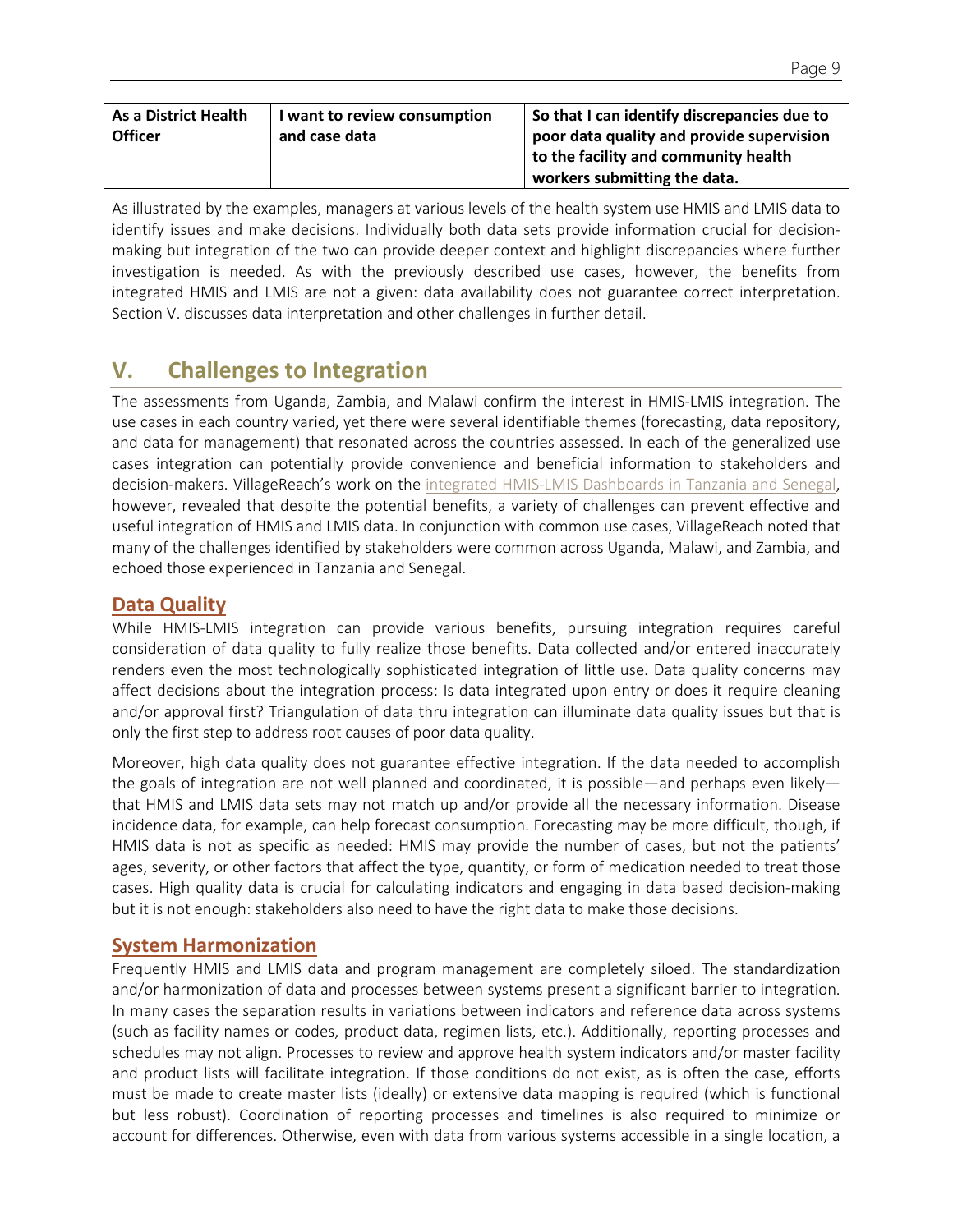user unaware of (or not trained for) differing reporting periods may make incorrect conclusions regarding the correlation of metrics across systems.

#### **Data Interpretation and Use**

Increased data availability, while beneficial, does not automatically improve data interpretation. In many cases, it can be helpful to compare disease incidence data with consumption data. Even where a clear discrepancy exists, however, its cause may not be obvious: cases may be underreported, clinicians may be presumptively treating patients, or there may be stock outs or theft of commodities. Comparing the incidence and consumption data can identify a potential issue but isolating the specific problem and its cause requires further investigation. Furthermore, many commodities are used, appropriately, for multiple purposes, in multiple forms, and in varying dosages. The relationship between cases and consumption is often complex and requires more detailed analysis and interpretation than a simple comparison of aggregate numbers.

In order to effectively use integrated HMIS and LMIS data, processes must be in place for decision makers (from both HMIS and LMIS teams) to routinely clean and review the data. Decision makers must be knowledgeable about the analysis and interpretation required to form appropriate conclusions as well as have a process in place by which they can act on those conclusions and disseminate the information. Identifying a need or problem is of little use if those who identify the issue lack the means and/or empowerment to act on their conclusion. Systems like DHIS2, in addition, are not generally used at the facility level, limiting the utility of integrated systems at lower levels without access and/or information and feedback from the higher levels. The analysis and identification of issues may occur at higher levels of the health system, but those at the facility and community level are likely the best positioned to enact the changes required to address those issues. Providing system access at lower levels may be difficult due to the available infrastructure. If, however, processes for data review and use at regional or central levels include feedback mechanisms for lower levels, users without direct access to the data repository can still benefit from integration. Ensuring effective policies and processes for data review and use is critical to a successful, beneficial HMIS-LMIS integration.

# **VI. Technical Recommendations**

All the generalized use cases identified during the assessments require, at minimum, a one-directional integration that allows LMIS data to flow into an HMIS, like DHIS2, which is often considered the main repository for health systems data. Considerations for the technical aspects of HMIS-LMIS integration must include ongoing support and maintenance, not only the initial implementation. As programs and systems change, integrations may break and require additional work to keep the integration updated and functional, which requires dedicated human and financial resources.

A unidirectional integration could be achieved with DHIS2's existing import feature and would require an export of LMIS data in the appropriate format (usually Excel or csv). Even the most basic importing process will require mapping of the data elements and reference data from LMIS to HMIS. If both systems existed previously without standard reference data such as master facility lists and indicators, mapping will be critical and likely extensive. If the implementation of one or both system(s) were starting, it would be possible to standardize the data to reduce the mapping required. Updating existing systems would also reduce mapping but may have additional effects (compatibility with past data, retraining, etc.). Either way, efforts to standardize data across systems can require significant time, effort, and investment. Additionally, an integration using the import feature may not be the most robust as it would require manual updates and maintenance to the mapping for any changes to either system. An interoperability layer (such as OpenHIE, etc.) could be used to reduce the manual maintenance required for this type of integration but would still require dedicated staff, potentially software developers, to support the integration.